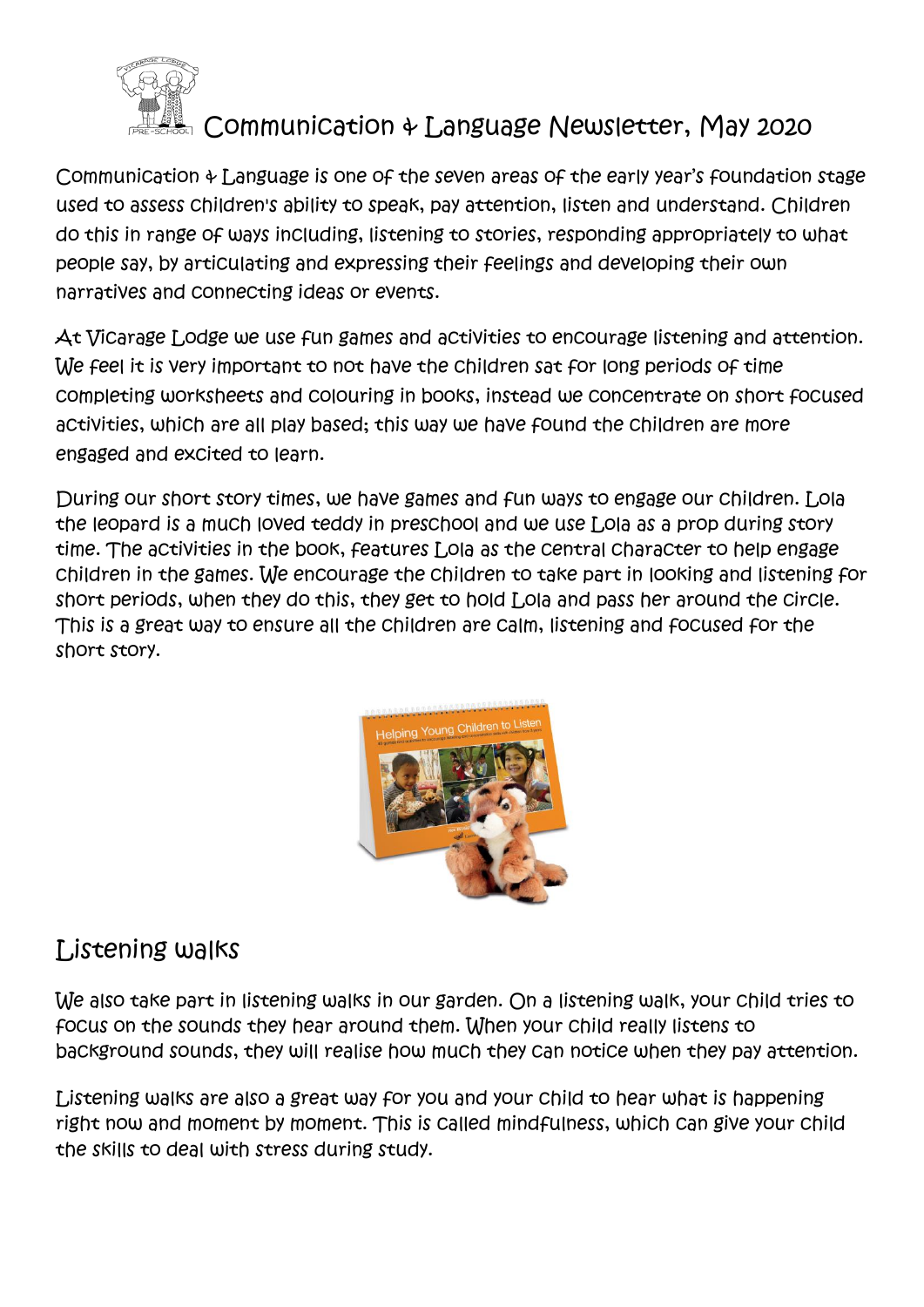Jolly Phonics: We also teach the children fun ways to learn letter sounds, we do this by teaching the children Jolly phonics; this program can be used by teaching the children different phase's.

We begin by teaching phase one, we teach the children songs and actions to help the children to sound out and remember each sound and action in a fun interactive way.

[https://www.jollylearning.co.uk](https://www.jollylearning.co.uk/)

Inspiring Curiosity: We continue to strive to inspire curiosity, through being curious the children are encouraged to be:

- Independent thinkers
- Stronger non-verbal communicators
- Problem-solvers
- Lifelong learners
- Risk-takers
- Respecters of resources and the natural world
- Creative and critical thinkers
- Imaginative

What's in the Box? During our activities we play "What's in the Box?" This helps the children's language and communication, as they get to guess, talk and describe what item they have found in the box.

Curiosity cases: The staff team are constantly on the lookout for unusual objects for the curiosity cases, the children love these, as it helps them to be independent thinkers.

When we look in the curiosity case, we ask a range of questions such as-

- What do you think this could be?
- I wonder what this could be used for?

These are all open-ended questions, to enable the children to think and guess as a group and talk about what the item could be.